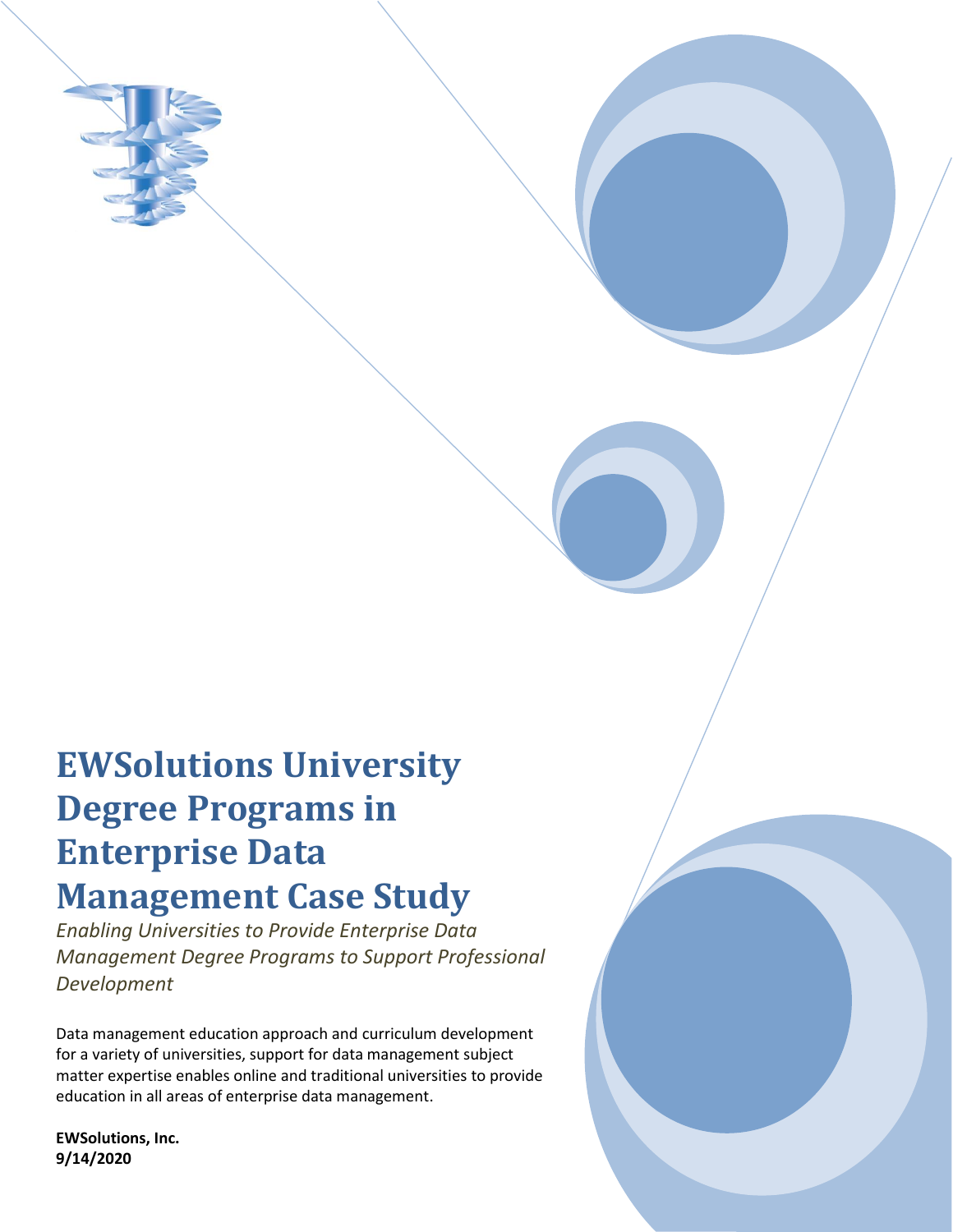# **Providing a Variety of Degree Programs in Data Management: A Case Study in How EWSolutions Delivered Education in Data Management to a Variety of Universities**

Many universities, online and traditional brick-and-mortar, have found their students need education in the knowledge areas of enterprise data management (e.g., data literacy, data governance, metadata management, data quality, data privacy and security, data architecture, etc.) However, most universities have never taught these disciplines and do not have the subject matter expertise to develop effective learning programs in data management.

Most universities have not encountered any enterprise data management framework so they are unable meet goals for the appropriate learning expectations, nor can they incorporate these disciplines in related areas in their current curricula (e.g., data literacy with accounting and finance, data governance with management, data quality with statistics, etc.). The needs of each university's learners differ due to population, curriculum expectations, targeted degree program (bachelor, master, doctorate, certificate) and faculty interest and expertise.



#### **Focus on Enterprise Data Management necessitates a change**

The need to adopt a full enterprise data management program and to educate its students in all the EDM domains (data governance, metadata management, data integration, data quality, data security, etc.) and a commitment to integrating the data management disciplines into the general curriculum, forced several universities to realize the need for a variety of new degree programs and relevant courses.

Each university chose a separate approach to program design and curriculum development for data management. Some were focused on undergraduate programs for business and / or IT students. Other schools identified a need to have graduate programs with a more professional development approach. Still other universities chose a full-spectrum curricula suite (bachelor, master, doctorate) and a few wanted a postbaccalaureate certificate program to teach the concepts and skills needed for a career in a data management discipline.

Every program needed a focus on the underlying enterprise data/information management challenges of data architecture, full metadata management, data quality management, enterprise data governance, or master and reference data management. Additionally, all programs wanted to incorporate the concepts of data literacy so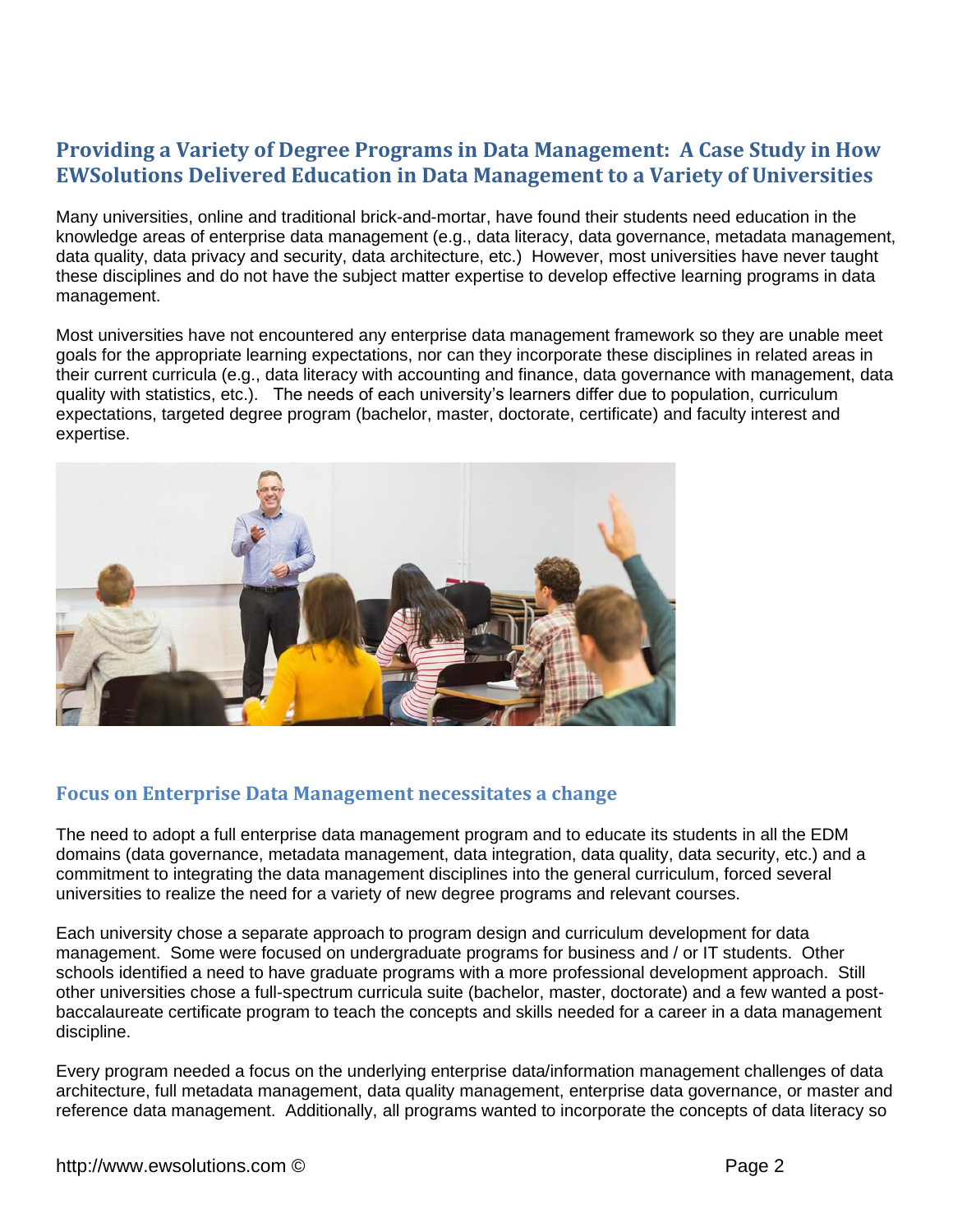students in other majors could learn about this important skill, essential to use data with proven practices and industry standards in operations and analytics.

The colleges and universities noted in this case study retained industry leader [Enterprise Warehouse Solutions](http://www.ewsolutions.com/) (EWSolutions) and used its expert consultants to develop programs for comprehensive education / training in all aspects of enterprise data management. EWSolutions' training / education consultants were able to provide each college / university with valuable recommendations for data management-focused curriculum development, course delivery, and assessment, with concepts drawn from established data management frameworks and other best practices sources.

During each engagement, EWSolutions used its revolutionary educational assessment framework to evaluate, design, and implement a training roadmap that would lead to appropriate curricula for the desired program, and to support faculty education to enable effective teaching in these concepts and practices.

The results of the education roadmaps included:

- Analysis of current education content against the framework activities and practices
- Assessment of gaps in each curriculum against data management practices and industry proven techniques found in valid sources
- Assessment of the current delivery method for training and recommendations for improvements that incorporated current technologies, best training and learning practices, and appropriate education concepts
- Identification of skills and knowledge gaps for each area of the framework to create appropriate courses and course materials, and creation of examinations to validate skills and knowledge acquisition **Assessment**



EWSolutions consultants brought outstanding credentials and dedication to each partnership while also offering:

- Exceptional experience in all facets of enterprise data / information management education assessment and roadmap implementation
- Exceptional experience in all areas of educational activities, including program and course development, course material development, and delivery
- Exceptional experience in all areas of enterprise data management training development and delivery
- Sophisticated interpersonal communication skill for delivering knowledge transfer
- The invaluable ability to view data management education from faculty and student perspectives

## **Major Online University**

This university is one of the largest online learning operations in the United States, with a focus on degree completion (associate and bachelor degrees), and professional development (master degrees). This university wanted to develop and launch a series of degree programs in data management and data analytics but did not have subject matter knowledge or experience in developing data management and analytics programs.

EWSolutions consultants worked with the university's program team (dean, department chair, various faculty) to develop academically appropriate goals for each program at each degree level and to design program and

http://www.ewsolutions.com © Page 3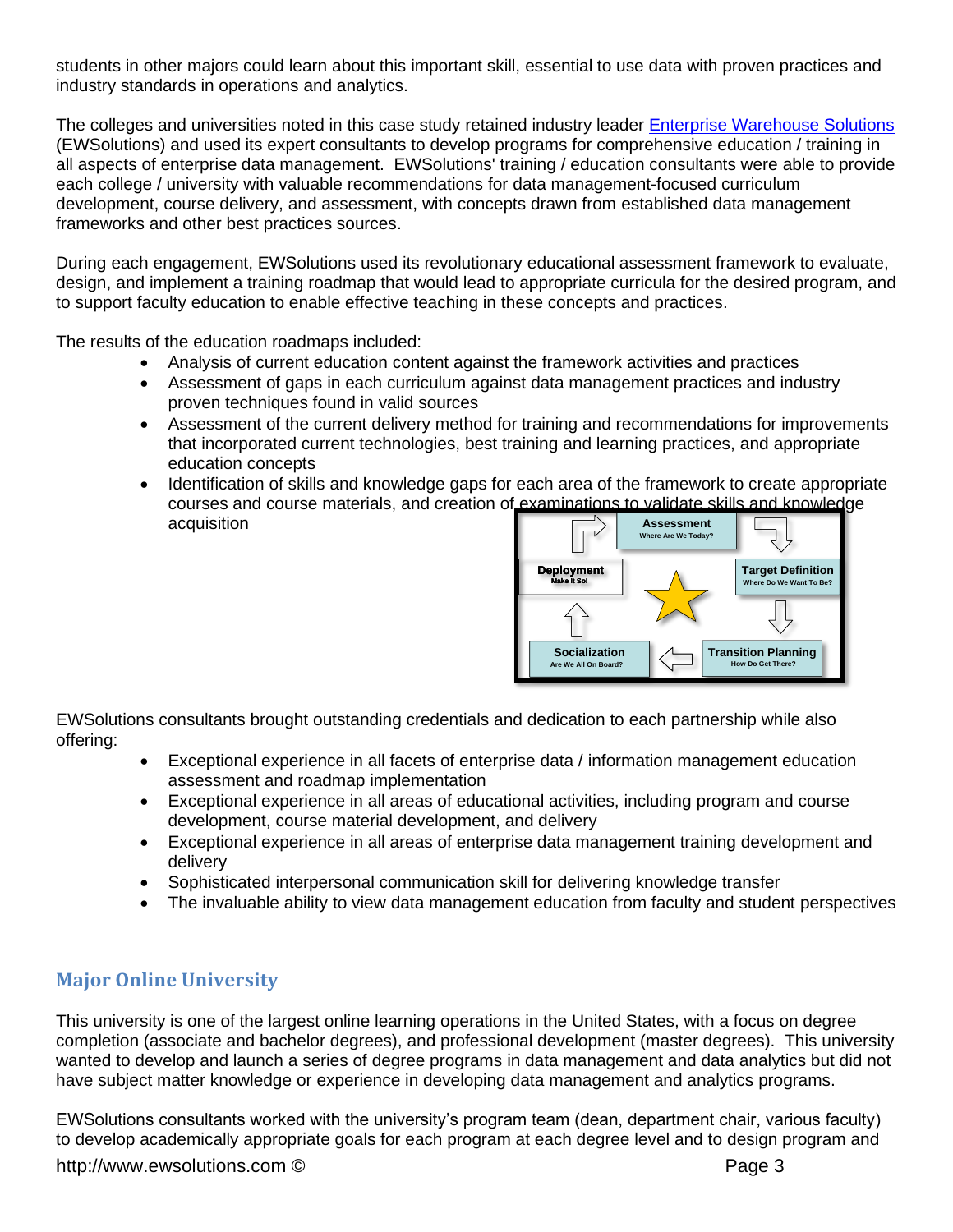course outlines to be used in admissions and marketing efforts. EWSolutions consultants worked with university instructional designers to create a variety of courses and assessment methods in each program for data management, data literacy (used across the university), data analytics, and related courses. EWSolutions consultants served as mentors to selected faculty to provide subject matter expertise so the faculty could deliver the courses confidently. Periodic review of the programs and courses enabled this university to continue to deliver superior instruction in all areas of data management, data literacy, data analytics and enable many students to earn degrees in these important disciplines.

#### **International Online University**

This university is an online learning operation, with operations in Canada, the United States, South America, Asia, and Europe. It offers associate and bachelor degrees, professional development (certificate programs), and graduate degrees at the master and doctorate levels. This university wanted to develop and launch a series of degree programs in data management and data analytics but did not have subject matter knowledge or experience in developing data management and analytics programs. As a relatively new operation, this university also needed curriculum development support and course content expertise and required mentoring for new and existing faculty in teaching data management and data analytics.

EWSolutions consultants worked with the university's program team (dean, department chair, operations team) to develop academically appropriate goals for each program at each degree level and to design program and course outlines and related content to be used in admissions and marketing efforts. EWSolutions consultants served as instructional designers to create a variety of courses and assessment methods in each program for data management and data analytics. EWSolutions consultants served as members of the university's leadership team during the development and initial phases, to ensure that faculty developed confidence in delivering these programs.

#### **Small Regional Traditional University**

This university is a small, traditional school, offering bachelor and master degrees in arts and sciences, and in business. This university wanted to start degree programs in data management and in data / business analytics, both at the undergraduate and graduate levels, but did not have expertise in any of the areas of data management or analytics.

EWSolutions consultants worked with the university's dean and department chair to develop academically appropriate goals for each program at each degree level and to design program and course outlines to be used in admissions and marketing efforts. EWSolutions consultants worked with a university instructional designer to create a variety of courses and assessment methods in each program for data management and data analytics. Additionally, EWSolutions consultants designed and developed two certificate programs for postbaccalaureate students in data management and data analytics. The university continues to strive to meet the need for data management and data analytics knowledge from its students.

## **International Organization with Online Certificate Programs**

This international professional organization, with over 5000 members, offers training sessions and certificate programs in its specialty. The organization wanted to expand its educational capabilities into data management, data analytics, data privacy and security, and data literacy, while increasing the robustness of its certificate program content. However, the organization lacked the expertise in these areas to develop appropriate courses and deliver content that would support lasting professional development.

Additionally, this organization has launched an online university with a focus on data, information, and analytics. With the lack of internal subject matter knowledge and limited academic program / course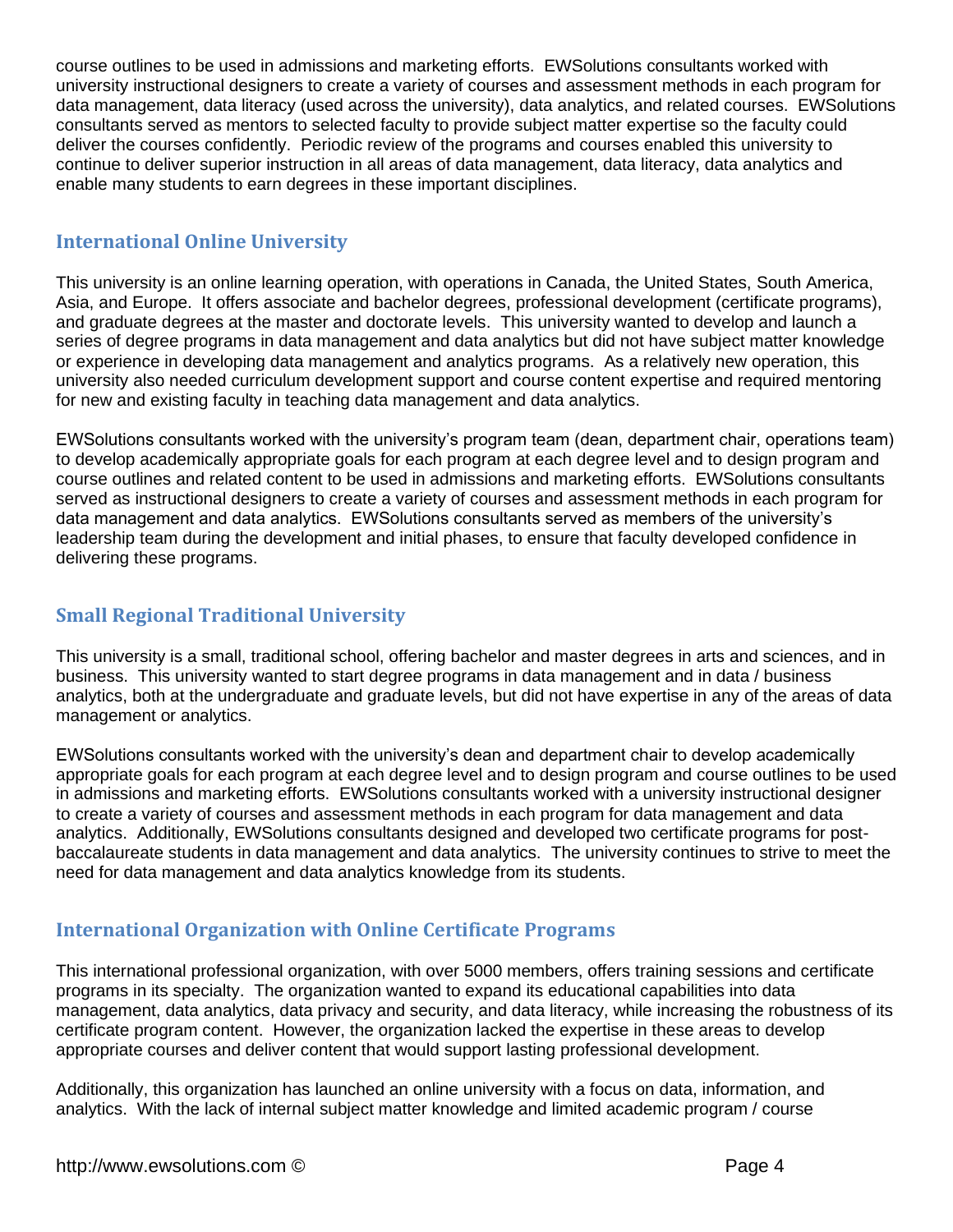development experience, the organization found it difficult to define clearly program goals, course objectives, and appropriate assessment methods.

EWSolutions consultants worked with the university's founder and organization president to develop academically appropriate goals for each program at each degree level and to design program and course outlines to be used in admissions and marketing efforts. EWSolutions consultants served as instructional designers to create a variety of courses and assessment methods in each program for data management, data privacy and security, and data analytics. Additionally, EWSolutions consultants designed and developed several certificate programs for post-baccalaureate students in data management, data privacy and security, and data analytics. Continuing review of programs and courses, and development of new courses and enhancements to existing programs and courses allow this organization and new university to meet the needs of its members and students.

## **Community / Junior College**

This county-based two-year college offers certificate and associate degree programs for arts and sciences, technology, and business students. Many of its students are continuing education learners and come from a wide variety of educational and employment backgrounds. This junior college wanted to start a certificate program in data management but did not have expertise in any of the areas of data management.

EWSolutions consultants worked with the college's dean (Business and IT) and department chair to develop academically appropriate goals for the certificate program and to design program and course outlines to be used in admissions and marketing efforts. EWSolutions consultants served as instructional designers to create a variety of courses and assessment methods for each course in the data management certificate program. Additionally, EWSolutions consultants served as guest lecturers in many of the courses, supporting the college's faculty with subject matter expertise and assessment support. The college embraced the certificate program concept to assist its students with professional skills.

With the superior guidance of EWSolutions in program and course development for enterprise data management, data literacy, data and business analytics, and with capabilities in educational assessment, each college / university was able to create and improve its programs. The goals achieved can be summarized as:

- 1. Establish the foundations of enterprise data management, data analytics, data literacy education in the institution
- 2. Provide program development, curriculum development, course delivery, and assessment capabilities within the college / university framework, based on the institution's goals and current program state
- 3. Develop a robust, skills and knowledge-based curriculum for data management / data analytics / data literacy to be available to the organization
- 4. Mentor selected faculty and leadership in the concepts of data management, data analytics, data literacy for continued ability to deliver the course material properly

Using senior resources from EWSolutions and the collection of new programs and courses, each college / university was able to meet all the defined goals.

#### **Major Research University**

This university is one of the largest research universities in the US, with connection across the world. It offers associate and bachelors degrees, professional development (certificate programs), and graduate degrees at the master and doctorate levels in all areas. This university wanted to develop and launch a series of degree programs in data management and data analytics but did not have subject matter knowledge or experience in developing data management and analytics programs.